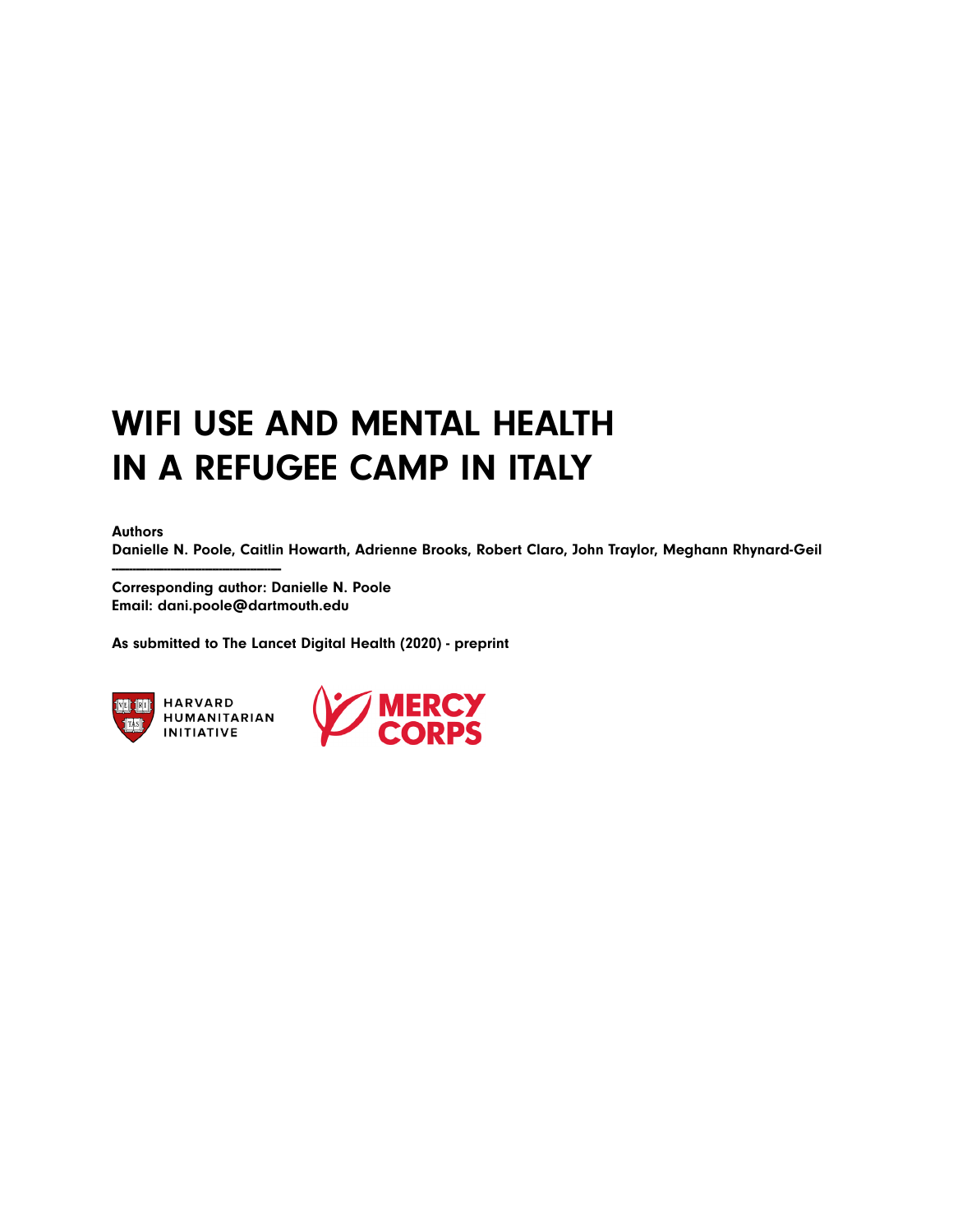# **ABSTRACT**

**Background:** Migrants often rely on digital connectivity enabled by WiFi hotspots accessed via technologies such as mobile phones. However, there is a lack of evidence of the relationship between WiFi use and mental health during displacement. We assessed the relationship between symptoms of depressive disorder and digital connectivity, as well as potential mediating mental health outcomes of perceived social support and self-efficacy.

**Methods:** This study included a cross-sectional, census survey of displaced individuals in a transit camp in Italy. The survey consisted of a structured questionnaire: connectivity was operationalized as WiFi use in the past week and mobile phone ownership. Mental health status was evaluated by interviewer-administered screening tools for depressive disorder (8-item Patient Health Questionnaire), perceived social support (Duke-UNC Functional Social Support Questionnaire), and self-efficacy (General Self-Efficacy Scale).

**Results:** In total, 104 migrants were included (97% men). The median age was 26 years (interquartile range 22-30). Nearly two-thirds (72%) of participants accessed WiFi daily in the past week, and 60% owned a mobile phone. Over 86% of participants had symptoms consistent with moderate/major depressive disorder. There is a trend between daily access to WiFi in the past week and increased social support and perceived self-efficacy (OR: 1.28, 95% CI: 0.52 – 3.13 and OR: 1.41, 95% CI 0.57 – 3.48, respectively), and lower odds of depressive symptoms (OR: 0.84, 95% CI 0.16 – 4.44).

**Interpretation:** This data provides evidence of the role of WiFi access in the mental health of displaced persons in a refugee camp setting.

**Keywords:** Refugees, Migrants, WiFi, Mental health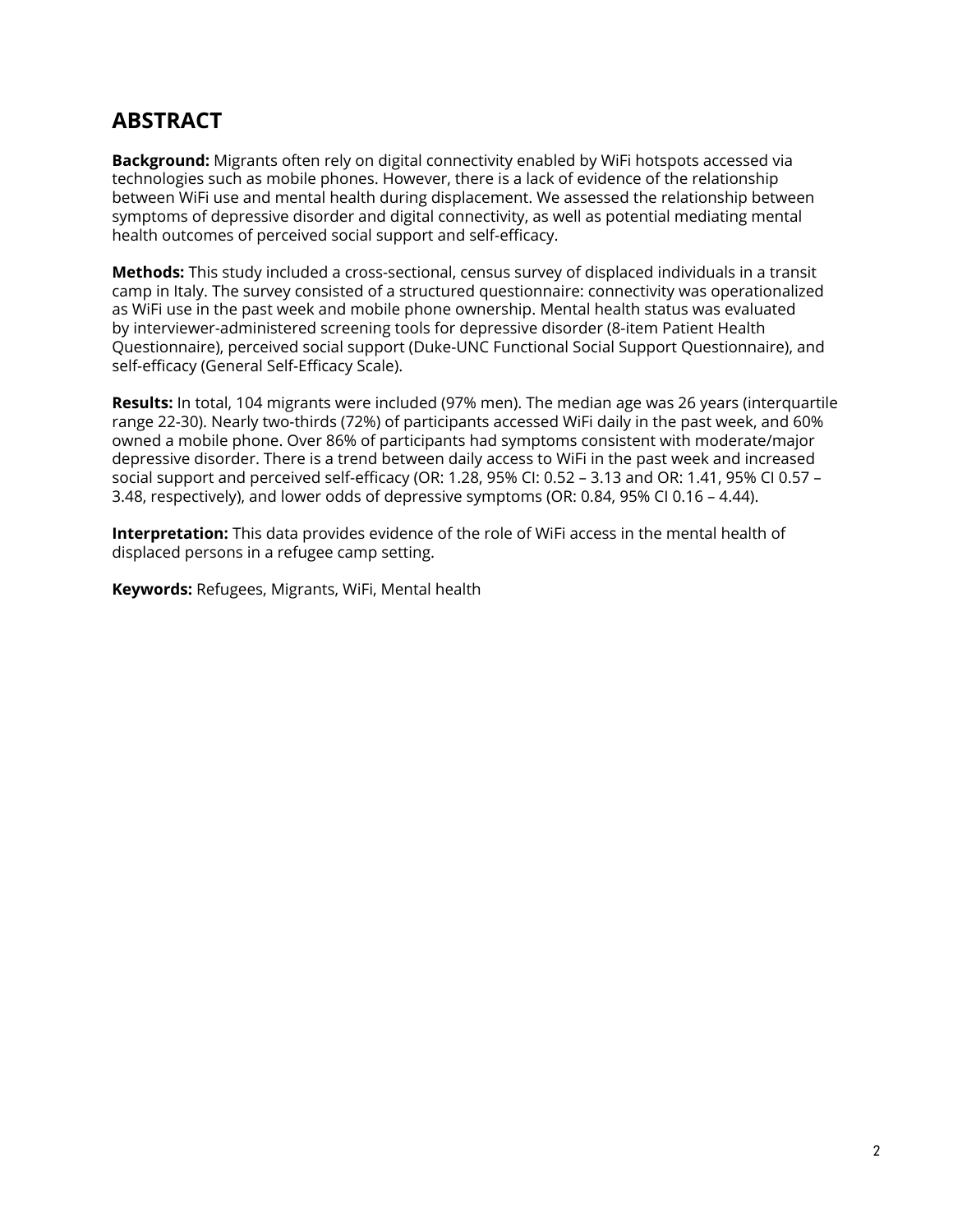## **BACKGROUND**

The world is facing the greatest number of forced migrants since World War II due to the changing nature of conflict and compounding effects of climate change. The characteristics of 21st century forced migrants are unique, as are the contexts in which they migrate. Reliance on the Internet for information and communication with family, friends and other networks is a defining characteristic of both forced migrants and organizations and governments that seek to provide humanitarian assistance, information and support. Among forced migrants that have recently arrived in Europe, many have coordinated and organized their movements using digital infrastructure: smartphones, online maps, translators, electronic money transfers, social media and real-time messaging are facilitating one of the largest mass migrations in human history – all creating a reliance on Internet connectivity.

Similarly, humanitarian organizations rely on the Internet to provide information and distribute aid. However, Internet access varies substantially across different contexts and is mediated by devices used to facilitate connection and regular access to connectivity and devices themselves. Evidence from a study among Syrian refugees in Greece demonstrates the potential association between depressive disorder and mobile phone connectivity.1 However, the pathways through which connectivity, such as WiFi usage, improves the mental health of displaced populations have yet to be assessed. We hypothesize that WiFi connectivity is associated with increased perceived social support and self-efficacy, and a reduced probability of depressive disorder. Evidence of how WiFi supports wellbeing during 21st century migration is needed to achieve the humanitarian imperative of assisting the most vulnerable populations with connectivity.

The overall objective of this study was to develop an in-depth understanding of how WiFi connectivity interventions in humanitarian contexts affect displaced populations in a camp setting. The study used a methodology that yields internally and externally valid results, which can be adapted across the complex settings in which humanitarian crises exist. This method was adapted for the migration trends in Italy at the time of the study in order to collect empirical evidence of the demographic and socioeconomic predictors of WiFi use to inform humanitarian aid delivery and policy.

This study investigated the relationships between WiFi use with mental health outcomes among forced migrants, including asylum seekers and refugees, in Italy.

### **METHODS**

This research was a collaboration between Mercy Corps and the Harvard Humanitarian Initiative. The study included a face-to-face cross-sectional survey in a transit camp in Ventimiglia, located at the border of France and Italy. Data were collected in June 2019. Access to the camp was granted by the camp management as well as the Italian Prefecture.

#### Sample size and sampling strategy

Individuals ≥18 years of age with verbal Arabic, English, Italian, Farsi, French, Urdu, or Tigrinya language skills were eligible to participate. A minimum representative sample of 97 participants was needed to estimate the prevalence of the primary outcomes with ±10% precision in the 95% confidence intervals (95% CIs) under the assumption of maximum variability.

The sampling frame included all adults residing in the transit camp during the study period. The camp population was characterized by turnover – each day, approximately 5-20 of camp residents left while 16-24 individuals arrived. Upon arrival, individuals receive an identification card that is scanned to enter and exit the camp, and to receive services including meals and health care. We approximated the camp population during the study period as the number of individuals scanning their identification cards for meals (range: 136-155 individuals).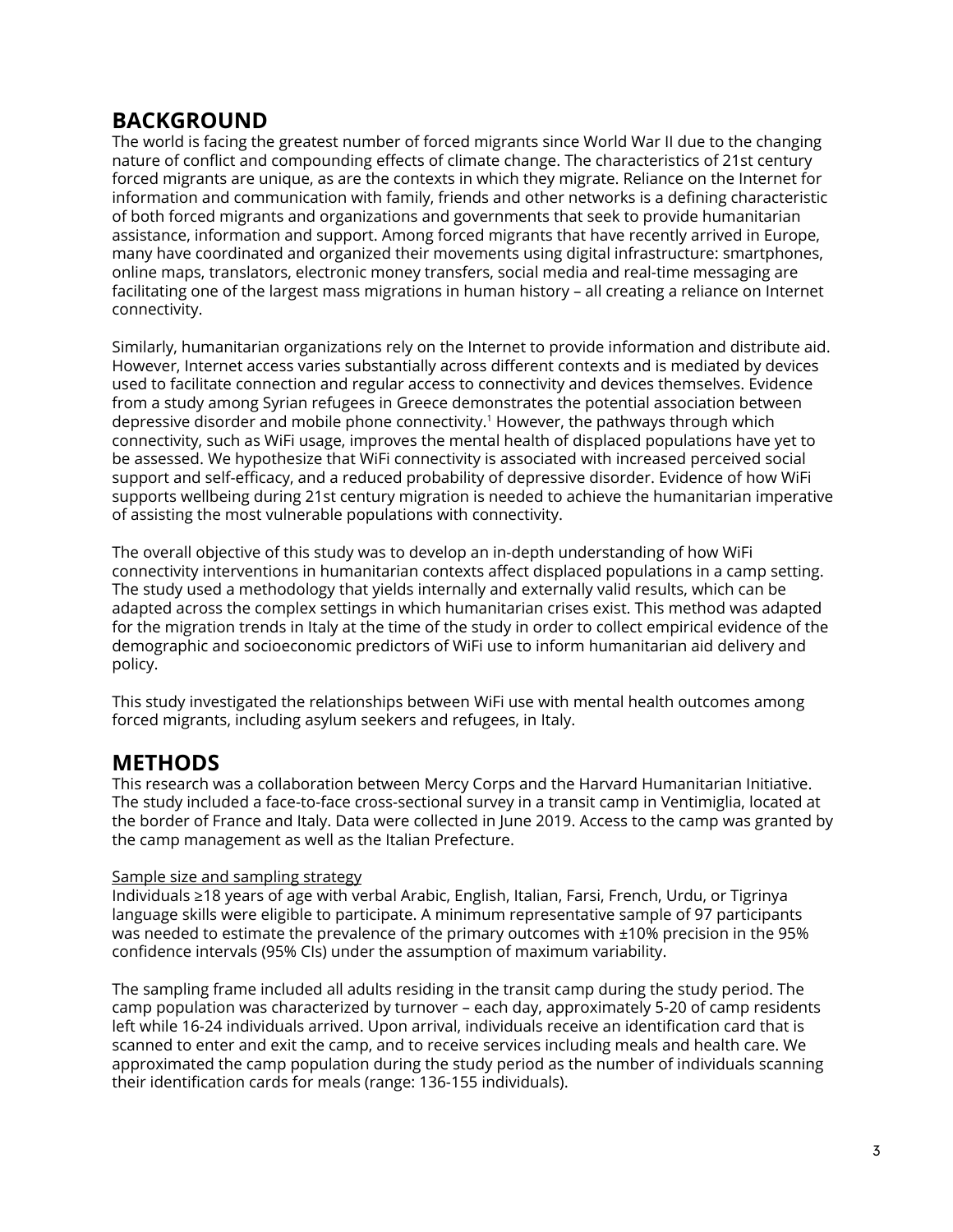This study used mixed sampling procedures. The first phase consisted of purposive sampling procedures for several reasons specific to the high turnover of the camp population: 1) a detailed sampling frame for simple random sampling was not available, 2) the research team chose not to recruit individuals the day they were admitted to the camp and occupied with settling in, and 3) to prevent coerced consent.

After establishing familiarity with and receiving positive feedback regarding the research from camp management and the study population, a second phase of sampling was deemed feasible and was performed to increase the representativeness of the sample. The research team recruited a quasicensus sample by going door-to-door. The total combined sample from the first and second phases of sampling was 104 participants.

#### Procedures

In order to facilitate representation of the diversity of individuals in camp settings, all survey items were translated to and back-translated from Arabic, Italian, Farsi, French, Urdu, and Tigrinya. Faceto-face interviews took place in an area with audio privacy. The survey was administered by a member of the research team.

The survey, available upon request, was designed to evaluate the relationship between mental health status and WiFi connectivity.

#### Measures

The primary outcomes were moderate or major depressive disorder, perceived social support, and self-efficacy based on the theoretical framework of the relationship between WiFi connectivity and mental health.

#### *Depressive disorder*

Depressive disorder screening was conducted with the Patient Health Questionnaire-8 (PHQ-8).2 The PHQ-8 has been used to assess depressive disorder among migrant populations<sup>3,4,5</sup> and has been validated in Arabic,<sup>6,7</sup> as well as low-income settings. A cut-off score of 10 or more was used for depressive disorder on the basis of validation studies.<sup>8</sup> The detection of depressive disorder by the persistence and severity of depressive symptoms for two weeks<sup>9</sup> is an important threshold for clinical diagnostic assessments and treatment.10 In our study, the PHQ-8 had a Cronbach's α of 0.80, indicating satisfactory reliability of this scale. Participants that reported depressive symptoms in the last two weeks were referred for assessment by an on-site psychologist employed by the camp management.

#### *Perceived social support*

The Duke-UNC Functional Social Support Questionnaire (FSSQ)11 was used to measure perceived social support. The scale is comprised of eight items and distinguishes subjectively high or low social support based on whether an individual feels supported or not rather than actual support received. The Cronbach's alpha value in this study indicates high reliability ( $\alpha$  = 0.84).

#### *Self-efficacy*

The General Self-Efficacy Scale (GSE)<sup>12</sup> was used as a measure of self-efficacy. The GSE is composed of 10 items that assess self-efficacy beliefs relevant to a wide range of stress-inducing situations. The psychometric properties of the GSE have been evaluated among participants from 25 countries, and have demonstrated the globality of the underlying construct.13 The self-efficacy scale was dichotomized using the median of the sample distribution (median: 30). The Cronbach's alpha value indicated high reliability ( $\alpha$  = 0.91), slightly higher than the reported reliability of the scale ( $\alpha$  = 0.76-0.90).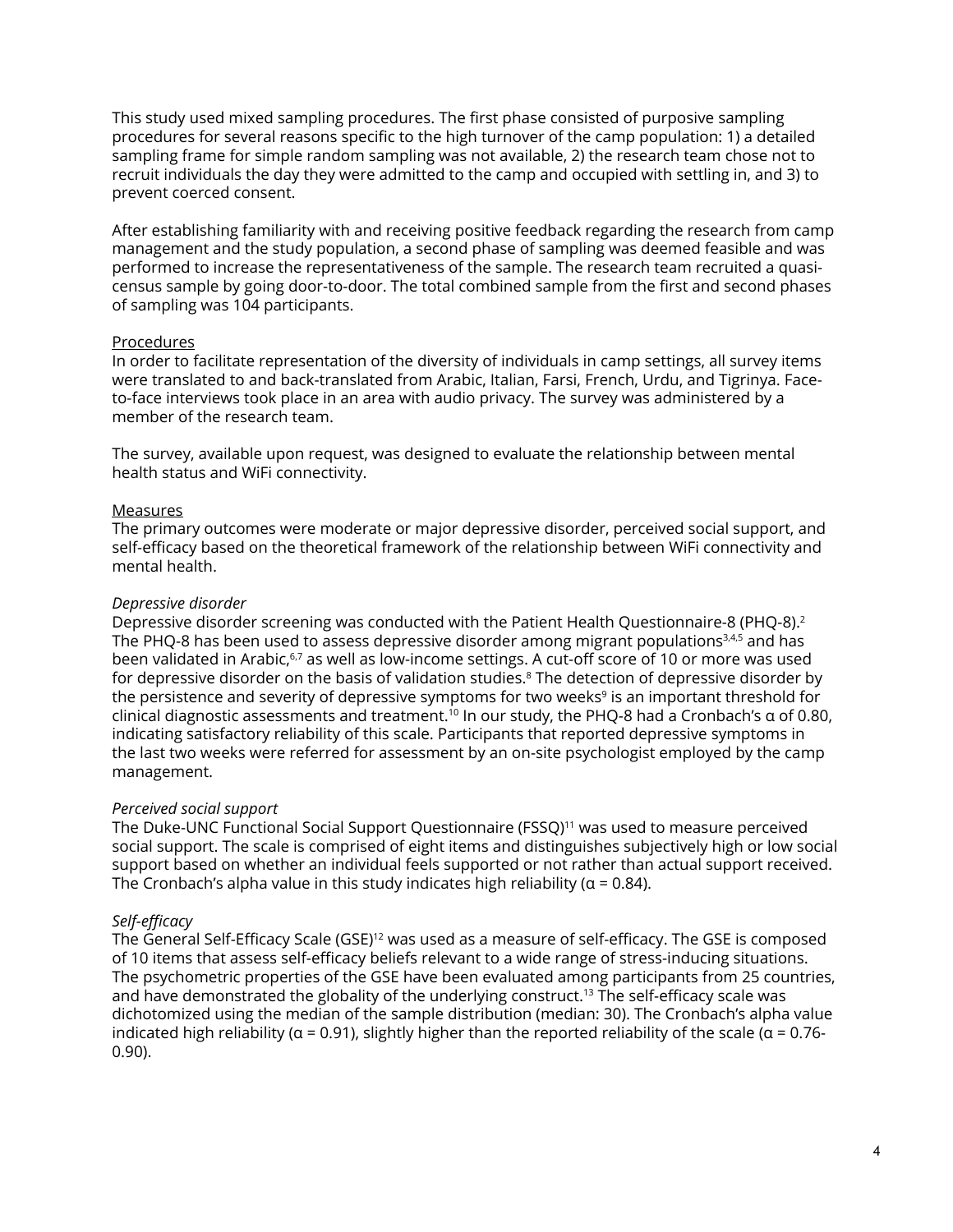#### *WiFi connectivity*

Open WiFi for camp residents was available from 17:00 each day until 12:00 (seven hours total) at the beginning of the observation period.

WiFi use was operationalized as the number of days in the past week a participant has accessed the Internet using WiFi. WiFi use was categorized as "daily" or "less than daily" based on the distribution of the responses.

#### *Sociodemographic characteristics*

Sociodemographic characteristics included age, gender, marital status, and nationality were collected using a standardized survey. Level of education was used as a proxy measure of socioeconomic status in country of origin. The interview date, date of departure from country of origin, and date of arrival in Italy were used to calculate the total time displaced and time in the transit phase of migration in Italy.

#### Statistical analysis

The prevalence estimates of WiFi connectivity, mobile phone ownership, and depressive symptoms were reported with 95% CIs; perceived self-efficacy and social support are reported as the median and interquartile range (IQR). Finite population correction was applied to adjust the prevalence estimate such that the variance applies only to the unsampled proportion of the population.<sup>14</sup> Missing responses to the depressive disorder, social support, and perceived self-efficacy scales were replaced with minimum values, indicating the absence of the condition, to produce the most conservative estimates and biasing the relationship between WiFi use and mental health toward the null.

We used descriptive statistics to quantify the participants' sociodemographic characteristics. Sociodemographic characteristics attributable by >5% of the study sample are reported as >5%. Associations between WiFi use and mental health status were analysed by logistic regression and are reported as Odd Ratios (ORs) with 95% CIs.

Missing data for the primary outcomes were <10% and for all exposure and covariates data <1%, so we performed complete case analysis for all regression models. Statistical analyses were performed using Stata version 15.1.15

#### Ethical considerations

This study was under ethics review, oversight, and governance both in Italy and in the United States by the Ethics Committee of the Unità di Bioetica, Istituto Superiore di Sanità and the Institutional Review Board of the Harvard T.H. Chan School of Public Health (Protocol IRB19-0692), respectively. Informed consent was obtained orally from all participants to avoid the potential risks of collecting participant names.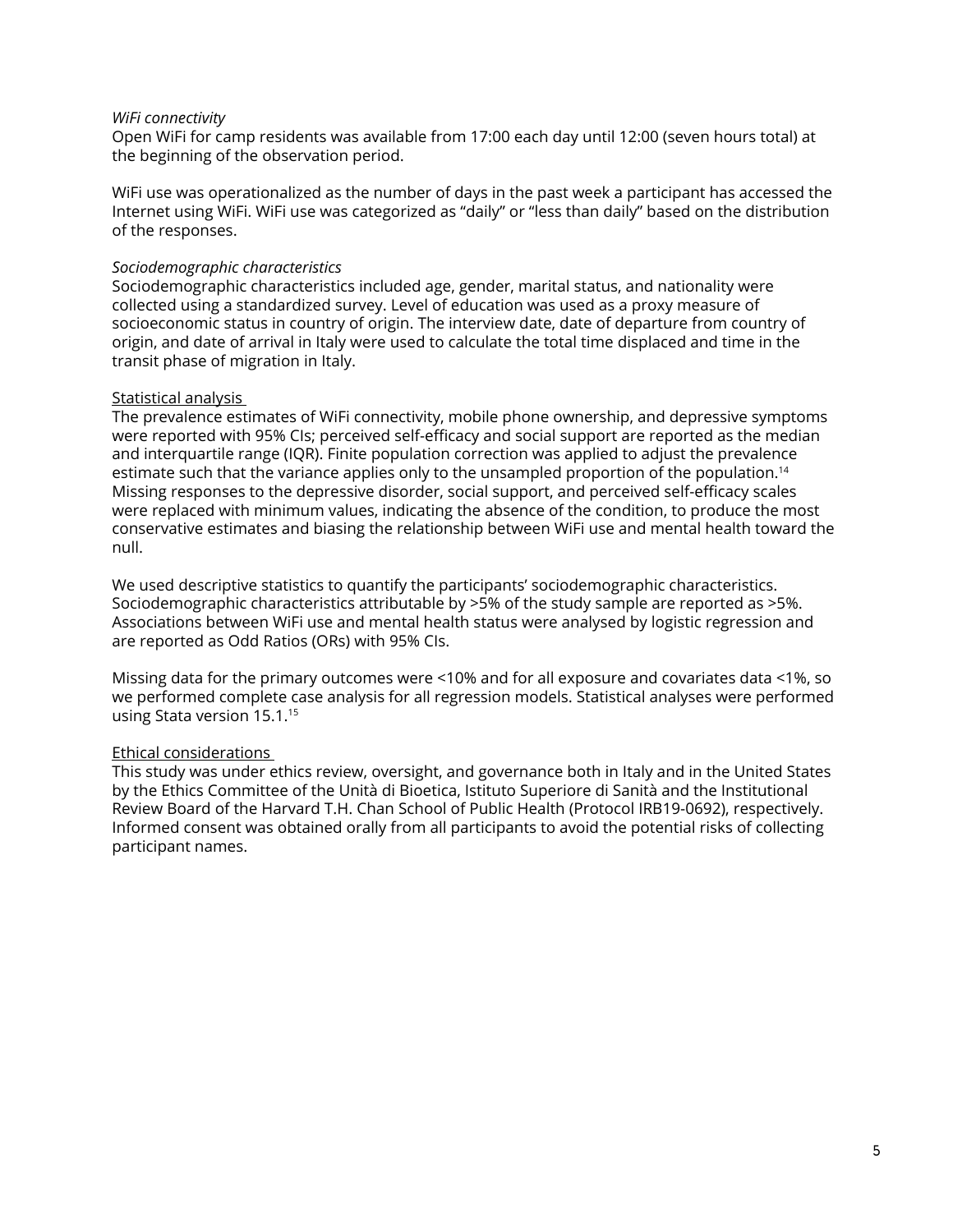## **FINDINGS**

A total of 104 interviews were completed, representing 67-76% of the adult camp population. Participant sociodemographic characteristics are presented in **Table 1**. Participants came from several countries: Afghanistan, Bangladesh, Cameroon, Chad, Congo, Cote d'Ivoire, The Gambia, Iraq, Libya, Mali, Morocco, Niger, Nigeria, Pakistan, Senegal, Somalia, Sudan, and Tunisia. Men comprised 97% of the sample, which reflected the gender distribution of the camp population, which was >90% men during the study period. The median age of the participants was 26 years (Interquartile Range [IQR]: 22-30 years); and 26% of the participants had ever married. 44% of participants had not attended secondary school, including 19% who had never attended any school.

|                      | % or Median |
|----------------------|-------------|
| Characteristics      | (IQR)       |
| Age, years           | 26 (22-30)  |
| Nationality          |             |
| Afghanistan          | $< 5\%$     |
| Bangladesh           | $< 5\%$     |
| Cameroon             | < 5%        |
| Chad                 | <5%         |
| Congo                | $< 5\%$     |
| Cote d'Ivoire        | $< 5\%$     |
| Gambia               | 12%         |
| Iraq                 | $< 5\%$     |
| Libva                | $< 5\%$     |
| Mali                 | < 5%        |
| Morocco              | $< 5\%$     |
| Niger                | < 5%        |
| Nigeria              | <5%         |
| Pakistan             | $< 5\%$     |
| Senegal              | 10%         |
| Somalia              | < 5%        |
| Sudan                | 11%         |
| Tunisia              | < 5%        |
| Gender               |             |
| Men                  | 97%         |
| Women                | $< 5\%$     |
| Ever married         | 26%         |
| Education            |             |
| Prefer not to answer | 2%          |
| None                 | 19%         |
| Primary school or    |             |
| less education       | 25%         |
| Secondary or more    |             |
| education            | 55%         |

| Table 1: Sociodemographic characteristics of the study participants (n=104) |  |  |  |
|-----------------------------------------------------------------------------|--|--|--|
|-----------------------------------------------------------------------------|--|--|--|

The prevalence and distributions of the connectivity exposures and mental health outcomes are presented in **Table 2**. Connectivity levels were high, but not ubiquitous: 72% of participants reported daily WiFi usage, and 60% reported mobile phone ownership. Among participants using WiFi daily who did not own a mobile phone, 93% borrowed a mobile phone and 7% used a tablet/laptop to connect.

The scales used for measuring mental health status were highly reliable in the study sample (Cronbach's α: 0.80-0.91). The prevalence of depressive disorder was high – 86% of respondents reported symptoms consistent with moderate/major depressive disorder. The summary scores for social support and perceived self-efficacy were categorized into high and low levels based on the median scores.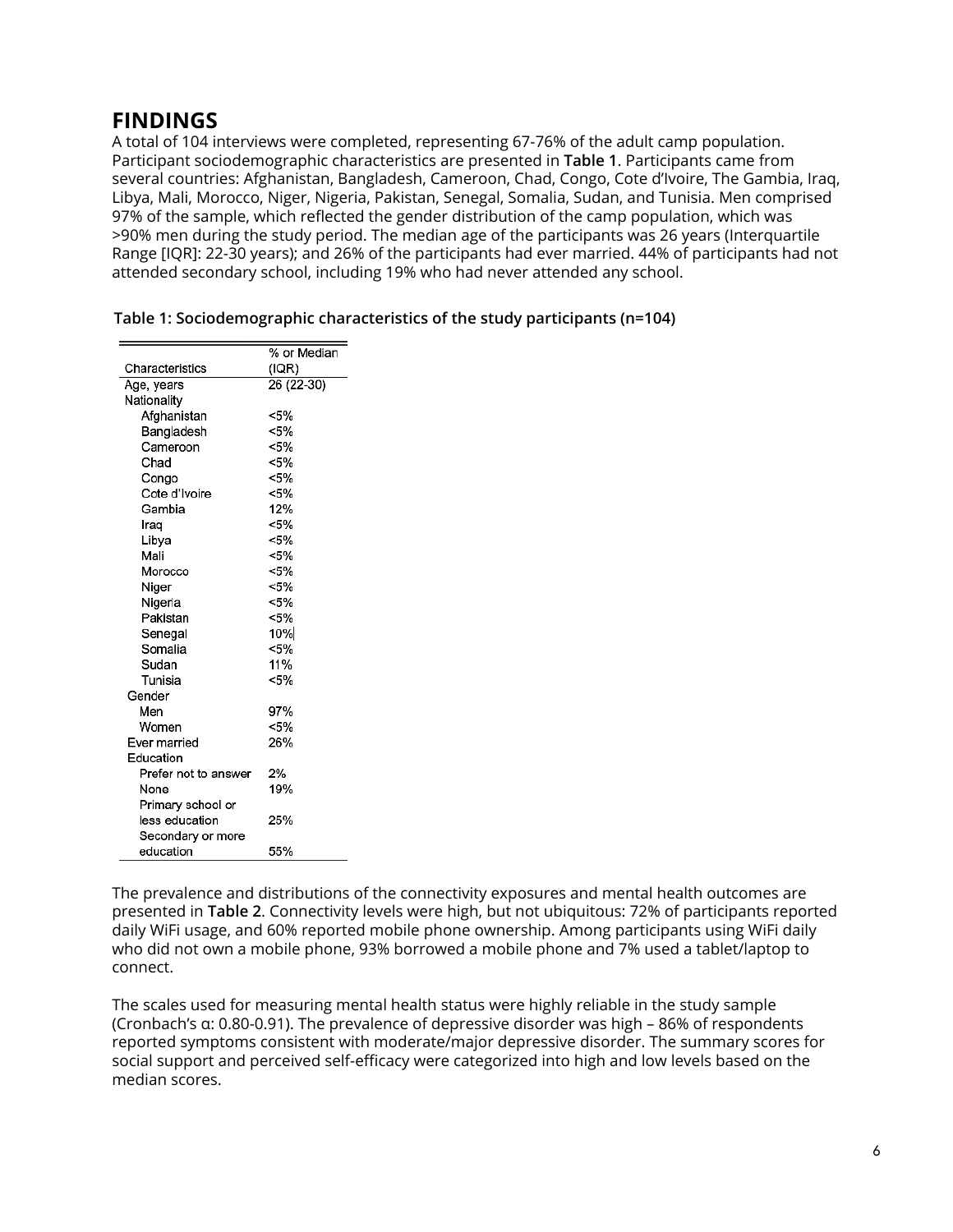|  |  | Table 2. Mental health and connectivity distributions |
|--|--|-------------------------------------------------------|
|  |  |                                                       |

|                                          | Point<br>prevalence<br>estimate or<br>median | 95%CI or IQR |
|------------------------------------------|----------------------------------------------|--------------|
| Connectivity                             |                                              |              |
| WiFi access                              | 72                                           | 63-81        |
| Mobile phone<br>ownership                | 60                                           | 50-70        |
| Mental health                            |                                              |              |
| Moderate/major<br>depressive<br>disorder | 86                                           | 79-92        |
| Perceived self-<br>efficacy              | 30                                           | 28-34        |
| Social support                           | 26                                           | $21 - 30$    |

The mental health scores, stratified by WiFi use, are presented in **Figure 1**.



**Figure 1. Mental health summary scores by daily WIFI use** 

Trends were observed between daily access to WiFi in the past week and increased social support and perceived self-efficacy (OR: 1.28, 95% CI: 0.52 – 3.13 and OR: 1.41, 95% CI 0.57 – 3.48, respectively), and lower odds of depressive symptoms (OR: 0.84, 95% CI 0.16 – 4.44). Median depressive disorder, social support, and perceived self-efficacy scores by WiFi use are presented in Figures 1A-C.

# **LIMITATIONS**

Our study has several limitations. First, the nonprobability sampling procedures may limit the internal reliability of the results. However, we achieved census recruitment of the camp, representing 90% of residents or more throughout the study period. Second, the small number of women participants, which is reflective of the proportion of women in the camp during the study period, impedes analyses of the role of gender in the observed associations. Future studies should strive to achieve both a representative sample, as well as purposive sampling to facilitate gender analyses. Third, while our findings suggest potential associations between WiFi use and mental health status, the cross-sectional nature of our study precludes causal inference. Future prospective designs could increase the strength of causal inferences regarding the effects of WiFi on the mental health status of displaced populations. Finally, the heterogeneity of the sociodemographic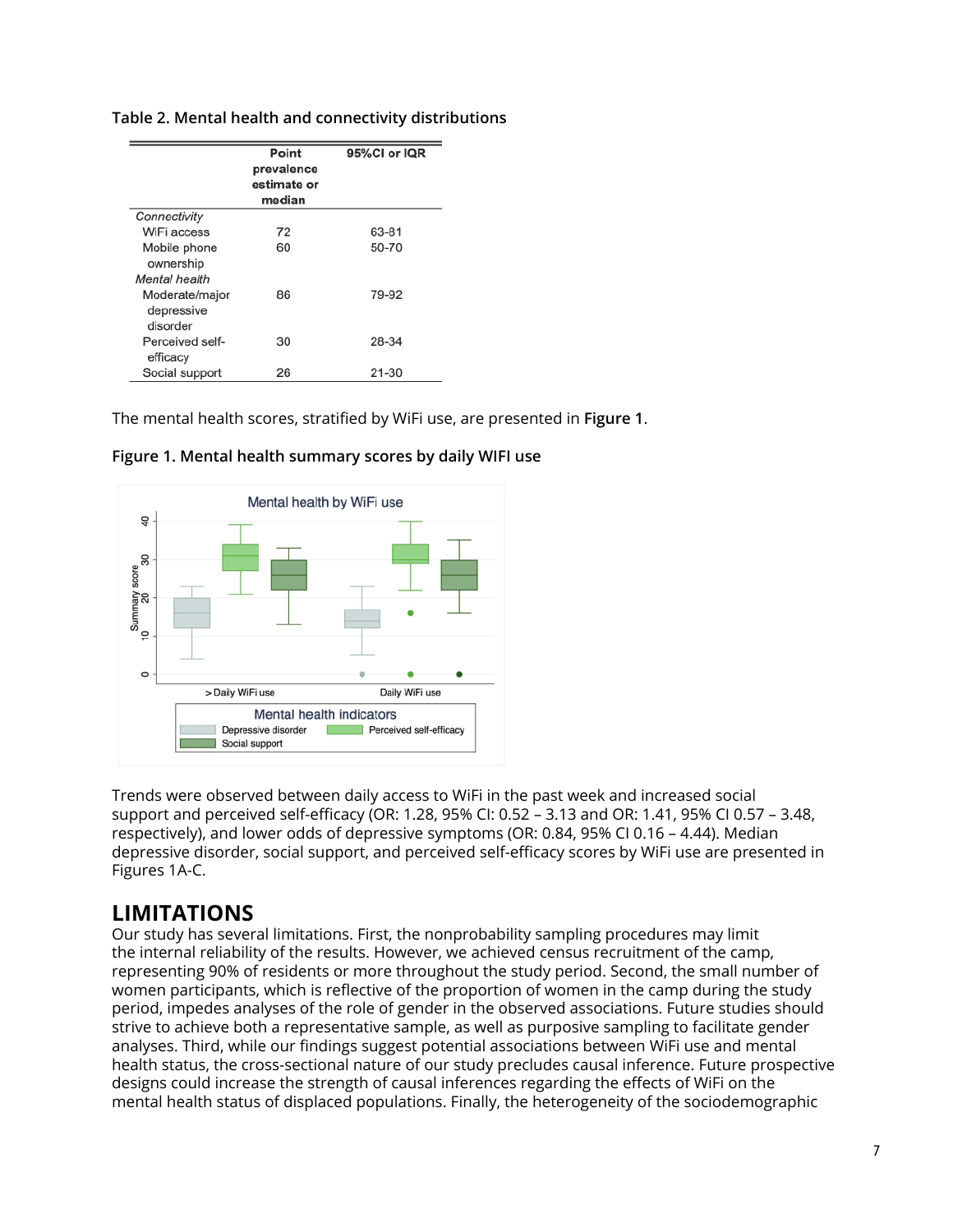characteristics of the study sample precluded adjusted analyses and the detection of significant associations. Nonetheless, the participant sociodemographic characteristics were reflective of the complexity of contemporary forced migration. Moreover, the high reliability of the psychosocial scales in this diverse population demonstrates the feasibility of future investigations.

# **CONCLUSIONS**

Understanding the role of WiFi in the context of displacement is critical for responding to the needs articulated by displaced populations. The direct relationship between daily use of WiFi and higher levels of social support and perceived self-efficacy, and the lower odds of depressive symptoms associated with daily WiFi usage provide the first evidence of the associations between WiFi use and mental health status in the context of a refugee camp. The prevalence of depressive symptoms was high, and demonstrates unmet need for screening and treatment. Finally, our findings demonstrate the feasibility of recruiting and the performance of validated measures among a diverse study sample. Digital connectivity performs critical roles in the mental health of displaced persons, and access to connectivity should be incorporated into services.

# **FUNDING**

This research was conducted in a partnership between Technology for Development (T4D) of Mercy Corps and the Signal Program on Human Security and Technology at the Harvard Humanitarian Initiative (HHI), and was funded by a subaward from the Cisco-Mercy Corps Technology for Impact partnership.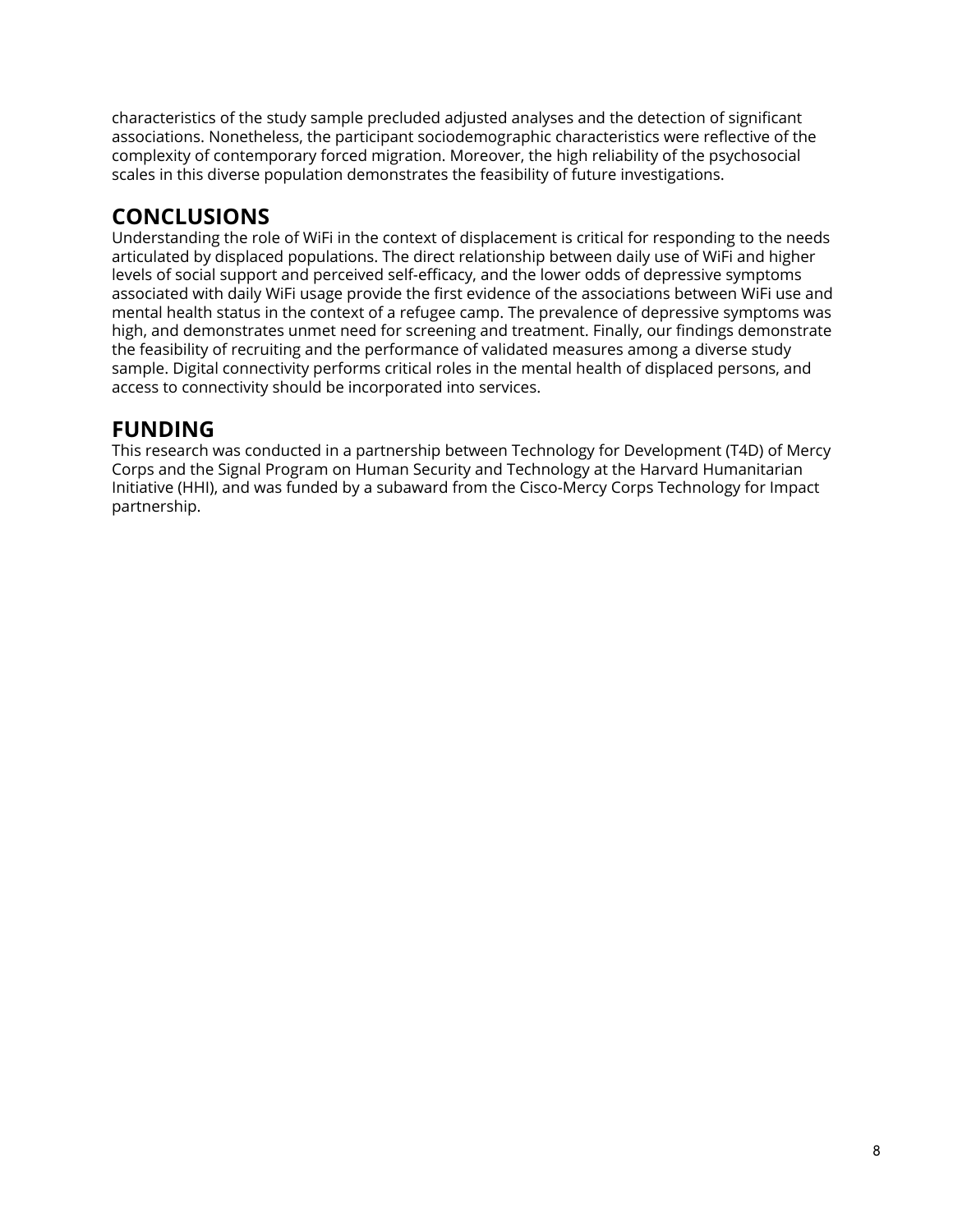### **REFERENCES**

1. Mark Latonero\*, Poole\* DN, Berens J. Refugee Connectivity: A Survey of Mobile Phones, Mental Health, and Privacy at a Syrian Refugee Camp in Greece. Harvard Humanitarian Initiative, 2018 https://hhi.harvard.edu/publications/refugee-connectivity-survey-mobile-phones-mental-health-and-privacy-syrian-refugee-camp.

2. Kroenke K, Strine TW, Spitzer RL, Williams JB, Berry JT, Mokdad AH. The PHQ-8 as a measure of current depression in the general population. *J Affect Disord* 2009; 114: 163–173.

3. Feyera F, Mihretie G, Bedaso A, Gedle D, Kumera G. Prevalence of depression and associated factors among Somali refugee at melkadida camp, southeast Ethiopia: a cross-sectional study. *BMC Psychiatry* 2015; 15: 171.

4. Beutel ME, Jünger C, Klein EM, et al. Depression, anxiety and suicidal ideation among 1 st and 2 nd generation migrants-results from the Gutenberg health study. *BMC Psychiatry* 2016; 16: 288.

5. Poole DN, Hedt-Gauthier B, Liao S, Raymond NA, Bärnighausen T. Major depressive disorder prevalence and risk factors among Syrian asylum seekers in Greece. *BMC Public Health* 2018; 18: 908.

6. AlHadi AN, AlAteeq DA, Al-Sharif E, et al. An arabic translation, reliability, and validation of Patient Health Questionnaire in a Saudi sample. *Ann Gen Psychiatry* 2017; 16: 32.

7. Sawaya H, Atoui M, Hamadeh A, Zeinoun P, Nahas Z. Adaptation and initial validation of the Patient Health Questionnaire–9 (PHQ-9) and the Generalized Anxiety Disorder–7 Questionnaire (GAD-7) in an Arabic speaking Lebanese psychiatric outpatient sample. *Psychiatry Res* 2016; 239: 245–252.

8. Kroenke K, Spitzer RL. The PHQ-9: a new depression diagnostic and severity measure. *Psychiatr Ann* 2002; 32: 509–515.

9. American Psychiatric Association. Diagnostic and statistical manual of mental disorders, 5th ed. Arlington, VA: American Psychiatric Publishing, 2013.

10. Blom MB, Spinhoven P, Hoffman T, et al. Severity and duration of depression, not personality factors, predict short term outcome in the treatment of major depression. *J Affect Disord* 2007; 104: 119–126.

11. Broadhead WE, Gehlbach SH, De Gruy FV, Kaplan BH. The Duke-UNC Functional Social Support Questionnaire: Measurement of social support in family medicine patients. *Med Care* 1988; : 709– 723.

12. Luszczynska A, Scholz U, Schwarzer R. The general self-efficacy scale: multicultural validation studies. *J Psychol* 2005; 139: 439–457.

13. Scholz U, Doña BG, Sud S, Schwarzer R. Is general self-efficacy a universal construct? Psychometric findings from 25 countries. *Eur J Psychol Assess* 2002; 18: 242–51.

14. Burstein H. Finite population correction for binomial confidence limits. *J Am Stat Assoc* 1975; 70: 67–69.

15. StataCorp. Stata statistical software: release 15.1. College Station, TX, 2016.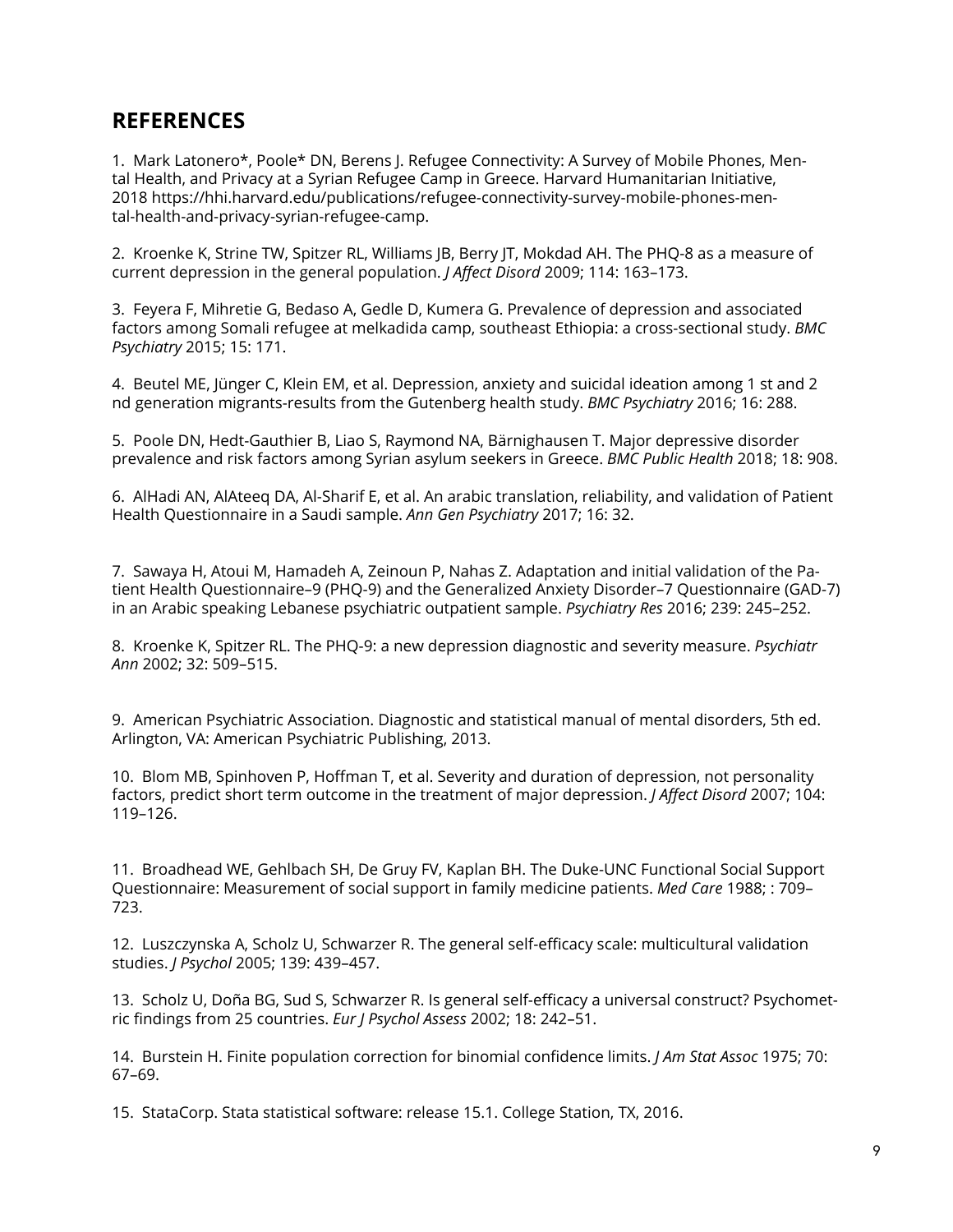# STATA CODE

Once field research was completed, lead researcher Dr. Danielle N. Poole (PhD, MPH) conducted a statistical analysis of survey results from Roya Camp in Ventimiglia, Italy. Although the research team learned a great deal from its time at Rebbio Parish in Como, Italy, the total number of surveys conducted in Rebbio was insufficient to generate results at the level necessary for peer review. The following STATA code reflects the analysis that was used in the article, "WiFi use and mental health in a refugee camp in Italy" by D. Poole et al (submitted 2020).

| MIC Roya: Data Cleaning and Analysis                                                                                                                                                                                                                           |
|----------------------------------------------------------------------------------------------------------------------------------------------------------------------------------------------------------------------------------------------------------------|
| * Programming:<br>Stata Version: Stata 15.1.<br>$\star$<br>Original Author: Dani Poole<br>$\star$<br>Modifications:<br>$\star$<br>Last Modified: December 20, 2019                                                                                             |
|                                                                                                                                                                                                                                                                |
|                                                                                                                                                                                                                                                                |
| * Stata Version:<br>version 15.1                                                                                                                                                                                                                               |
| * Clearing<br>clear all<br>set more off                                                                                                                                                                                                                        |
| ***Upload datasets***<br>import excel "/Users/dap355/Desktop/MIC Data/Raw/mic_study_Ventimiglia_all_langua<br>ge_2019_06_26_09_04_32_982674.xlsx", firstrow<br>save "/Users/dap355/Desktop/MIC Data/Clean/MIC_Roya", replace<br>label data "MIC Roya"<br>clear |
| import excel "/Users/dap355/Desktop/MIC Data/Raw/mic_study_arabic_2019_07_18_08_59_44_185826.xlsx", firstrow<br>save "/Users/dap355/Desktop/MIC Data/Clean/MIC_Roya_Arabic", replace<br>label data "MIC Roya Arabic"<br>clear                                  |
| ***Append***<br>use "/Users/dap355/Desktop/MIC Data/Clean/MIC_Roya"<br>append using "/Users/dap355/Desktop/MIC Data/Clean/MIC_Roya_Arabic", force<br>save "/Users/dap355/Desktop/MIC Data/Clean/MIC_Roya_Appended", replace                                    |
| use "/Users/dap355/Desktop/MIC Data/Clean/MIC_Roya_Appended", replace                                                                                                                                                                                          |
| * Data cleaning                                                                                                                                                                                                                                                |
|                                                                                                                                                                                                                                                                |
| tab group_techconnectivitygroup_has<br>gen phone_own = .                                                                                                                                                                                                       |

 $r =$  replace phone\_own = 1 if group\_techconnectivitygroup\_has == "yes" replace phone\_own =  $0$  if group\_techconnectivitygroup\_has == "no" tab phone\_own lab define binary 1 "Yes" 0 "No" lab val phone\_own binary tab phone\_own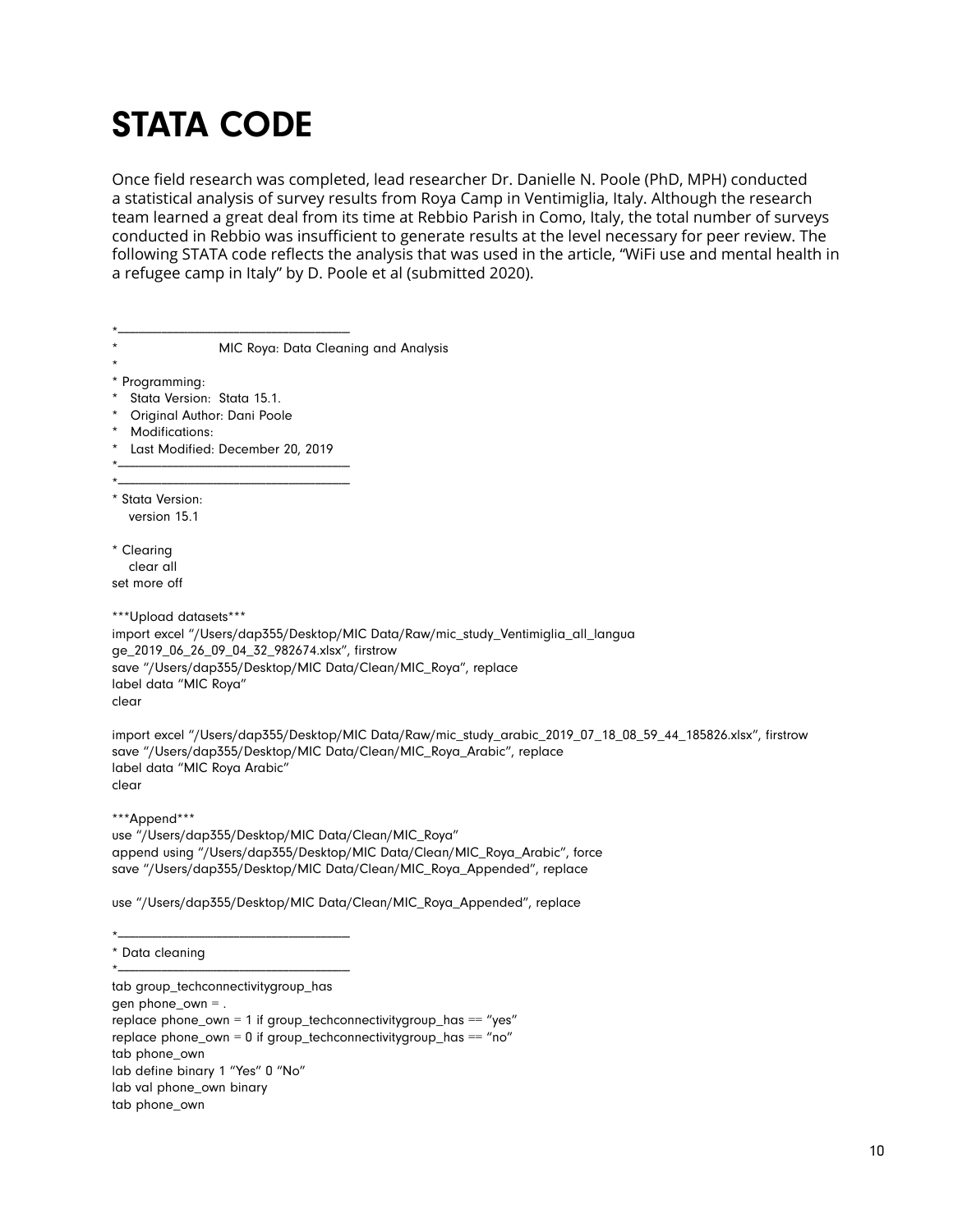cii proportions 97 58, wald //Phone own//

```
tab BQ 
gen wifi_week = .
replace wifi_week = 1 if BQ = "once_per_week"
replace wifi_week = 2 if BQ = 2 per_week"
replace wifi_week = 3 if BQ == "3_per_week"
replace wifi_week = 4 if BQ = "4_per_week"
replace wifi_week = 5 if BQ == "5_per_week"
replace wifi_week = 6 if BQ = "6\_per\_week"replace wifi_week = 7 if BQ == "7_per_week"
tab wifi_week 
gen wifi_bin = .
replace wifi_bin = 1 if wifi_week == 7replace wifi_bin = 0 if wifi_week == 1 | wifi_week == 2 | wifi_week == 3 | wifi_week ==4 | wifi_week == 5 | wifi_week == 6 
tab wifi_bin 
lab val wifi_bin binary 
cii proportions 96 69, wald //WiFi everyday// 
tab group_demographicsmarital 
gen marital = .
replace marital = 1 if group_demographicsmarital== "divorced/separated" | group_demographicsmarital== "married" | 
group_demographicsmarital== "widowed" 
replace marital = 0 if group_demographicsmarital== "never_married" 
lab define marital 1 "Ever married" 0 "Never married" 
lab val marital marital 
tab marital 
*-------------------------------------------------------------------------------- 
* Perceived social support 
*-------------------------------------------------------------------------------- 
tab group_pyschosocialwellbeingsupp 
gen ss_visit = group_pyschosocialwellbeingsupp 
replace ss\_visit = 0 if ss\_visit ==.
lab define ss 1 "Never" 2 "Much less than I would like" 3 "Less than I would like" 4 "As much as I would like" 0 "Missing" 
lab val ss_visit ss
tab ss_visit 
tab DC 
gen ss_advice = DC 
replace ss\_advice = 0 if ss\_advice ==.
lab val ss_advice ss 
tab ss_advice 
tab DD 
gen ss_work = DD 
replace ss_work = 0 if ss_work ==.
lab val ss_work ss 
tab ss_work 
tab DE 
gen ss_trust = DE 
replace ss\_trust = 0 if ss\_trust ==.
lab val ss_trust ss 
tab ss_trust 
tab DF 
gen ss_care = DF 
replace ss\_care = 0 if ss\_care ==.
```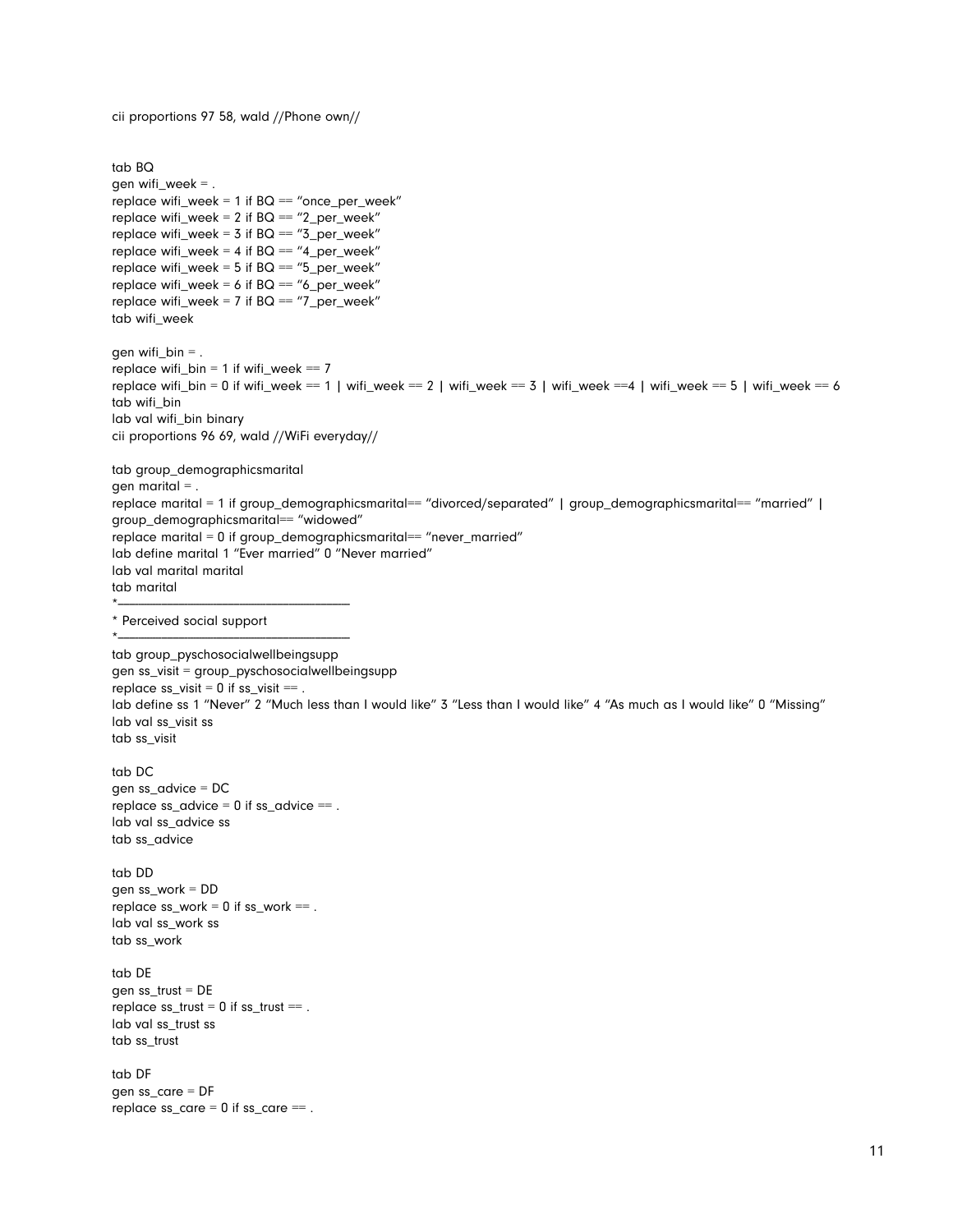lab val ss\_care ss tab ss\_care tab DG gen ss\_love = DG replace  $ss\_love = 0$  if  $ss\_love ==$ . lab val ss\_love ss tab ss\_love tab DH gen ss\_house = DH replace  $ss\_house = 0$  if  $ss\_house ==$ . lab val ss\_house ss tab ss\_house tab DI gen ss\_money = DI replace  $ss\_money = 0$  if  $ss\_money ==$ . lab val ss\_money ss tab ss\_money tab DJ gen ss\_transport = DJ replace ss\_transport = 0 if ss\_transport == . lab val ss\_transport ss tab ss\_transport tab DK gen ss\_sick = DK replace  $ss\_sick = 0$  if  $ss\_sick ==$ . lab val ss\_sick ss tab ss\_sick gen ss\_sum = ss\_visit + ss\_advice + ss\_work + ss\_trust + ss\_care + ss\_love + ss\_house + ss\_money + ss\_transport + ss\_sick tab ss\_sum gen ss\_ave = ss\_sum/10 tab ss\_ave hist ss\_ave sum ss\_ave if ss\_ave != 0  $\prime^*$  sum ss\_ave if ss\_ave != 0 Variable | Obs Mean Std. Dev. Min Max -------------+-------------------------------------------------------- ss\_ave | 98 2.581633 .5148009 1.3 3.5\*/ sum ss\_sum, detail

gen ss\_bin = . replace  $ss\_bin = 1$  if  $ss\_sum \ge 26$ replace  $ss\_bin = 0$  if  $ss\_sum < 26$ tab ss\_bin

\*Scale validation

alpha ss\_visit ss\_advice ss\_work ss\_trust ss\_care ss\_love ss\_house ss\_money ss\_transport ss\_sick, std

/\*Test scale = mean(standardized items)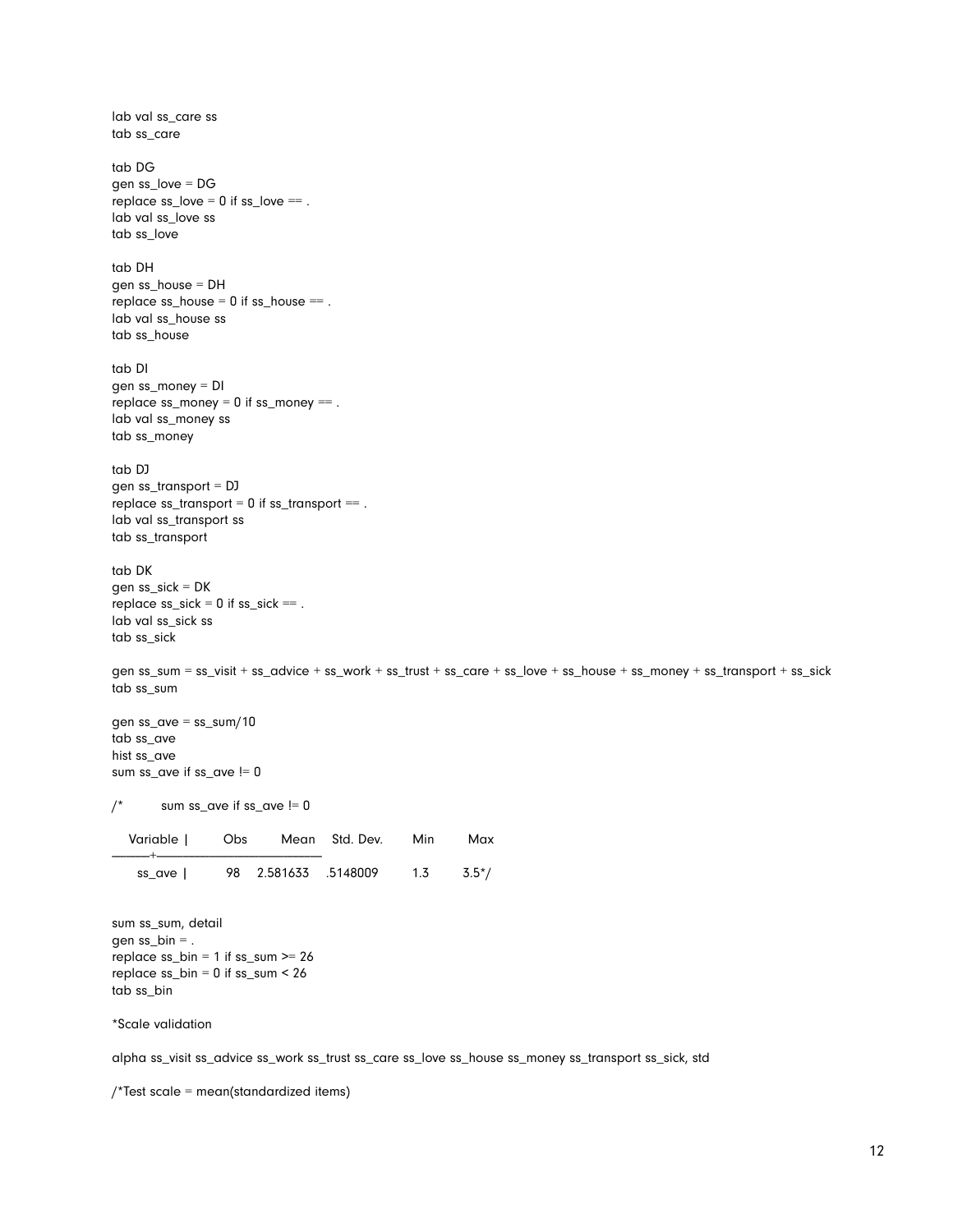Average interitem correlation: 0.3440 Number of items in the scale: 10 Scale reliability coefficient: 0.8398\*/

alpha ss\_visit ss\_advice ss\_work ss\_trust ss\_care ss\_love ss\_house ss\_money ss\_transport ss\_sick, std item

\*Median and IQR sum ss\_sum, detail

\*-------------------------------------------------------------------------------- \* Self-efficacy

\*------------------------------------------------------------------------------- tab group\_pyschosocialwellbeingprob, m gen se\_solve = group\_pyschosocialwellbeingprob replace  $se\_solve = 0$  if  $se\_solve ==$ . lab define se 1 "False" 2 "Somewhat false" 3 "Somewhat true" 4 "True" 0 "Missing" lab val se\_solve se tab se\_solve tab CS, m gen se\_oppose = CS replace  $se\_oppose = 0$  if  $se\_oppose ==$ . lab val se\_oppose se tab se\_oppose tab CT, m gen se\_goals = CT  $replace$   $se\_goals = 0$  if  $se\_goals ==$ . lab val se\_goals se tab se\_goals tab CU, m gen se\_confidence = CU replace se\_confidence =  $0$  if se\_confidence == . lab val se\_confidence se tab se\_oppose tab CV, m gen se\_resource = CV replace se\_resource = 0 if se\_resource == . lab val se\_resource se tab se\_resource tab CW, m gen se\_effort = CW replace  $se_{\text{eff}}$  = 0 if  $se_{\text{eff}}$  == . lab val se\_effort se tab se\_effort tab CX, m gen se\_calm = CX replace  $se\_calm = 0$  if  $se\_calm ==$ . lab val se\_calm se tab se\_calm

tab CY, m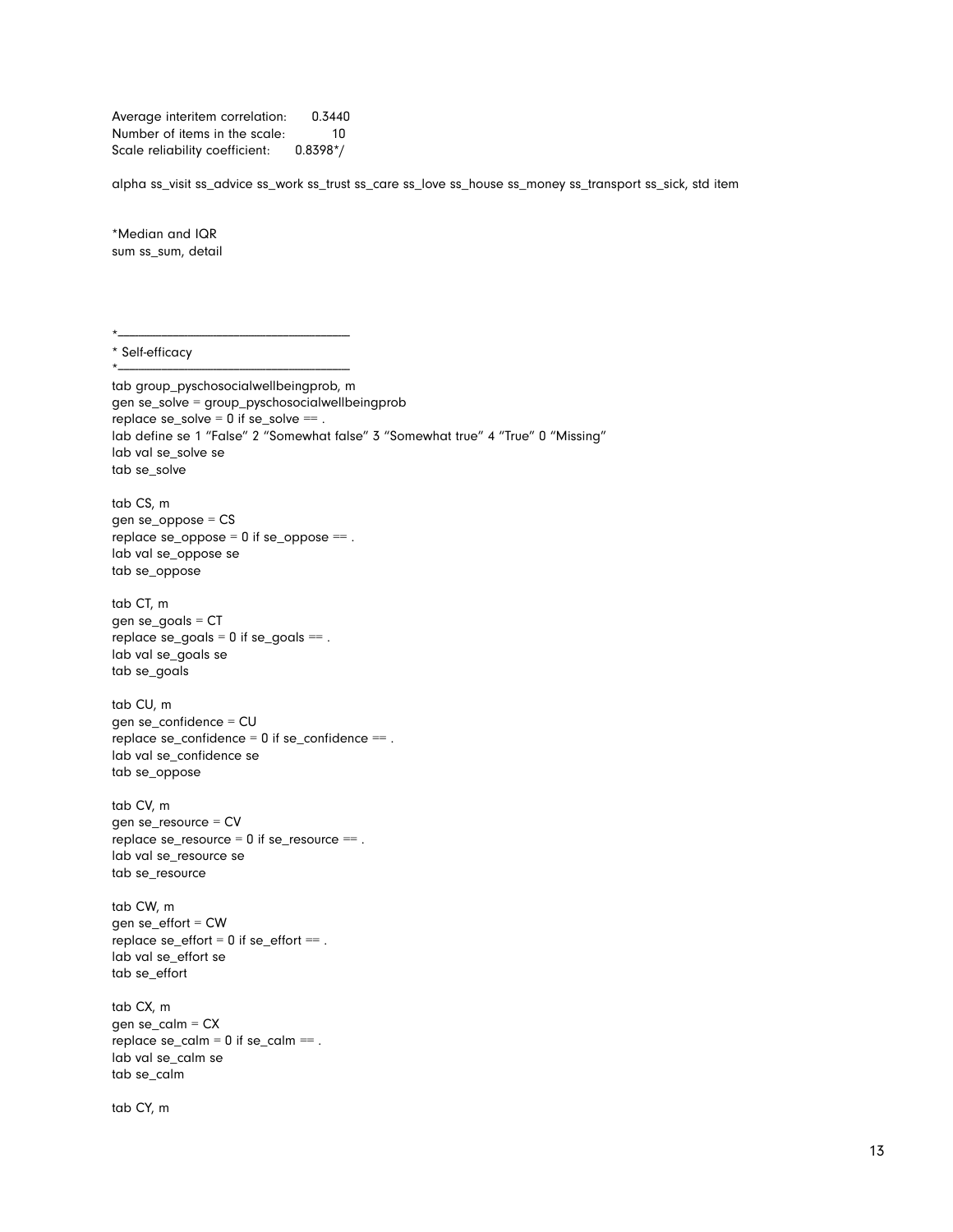gen se\_options = CY replace  $se\_options = 0$  if  $se\_options ==$ . lab val se\_options se tab se\_options tab CZ, m gen se $s$ olution = CZ replace  $se\_solution = 0$  if  $se\_solution ==$ . lab val se\_solution se tab se\_solution tab DA, m gen se\_whatever = DA replace  $se_{\text{w}}$  whatever = 0 if  $se_{\text{w}}$  whatever == . lab val se\_whatever se tab se\_whatever gen se\_sum = se\_solve + se\_oppose + se\_goals + se\_confidence + se\_resource + se\_effort + se\_calm + se\_options + se\_solution + se\_whatever sum se\_sum, detail hist se\_sum gen se\_bin  $=$  . replace se\_bin = 1 if se\_sum >= 30 replace se\_bin = 0 if se\_sum < 30 lab define se\_bin 0 "Low self-efficacy" 1 "High self-efficacy" lab val se\_bin se\_bin tab se\_bin \*Scale validation alpha se\_solve se\_oppose se\_goals se\_confidence se\_resource se\_effort se\_calm se\_options se\_solution se\_whatever, std /\*Test scale = mean(standardized items) Average interitem correlation: 0.5044 Number of items in the scale: 10 Scale reliability coefficient: 0.9106 \*/ alpha se\_solve se\_oppose se\_goals se\_confidence se\_resource se\_effort se\_calm se\_options se\_solution se\_whatever, std item \*Median and IQR

\*Prevelance estimates tab se\_bin cii proportions 104 60, wald //High self-efficacy// /\* -- Binomial Wald --- Variable | Obs Proportion Std. Err. [95% Conf. Interval] -------------+--------------------------------------------------------------- | 104 .5769231 .0484453 .481972 .6718742\*/

\* Depression

sum se\_sum, detail

\*--------------------------------------------------------------------------------

<sup>\*-------------------------------------------------------------------------------</sup>  tab group\_pyschosocialwellbeingfeel, m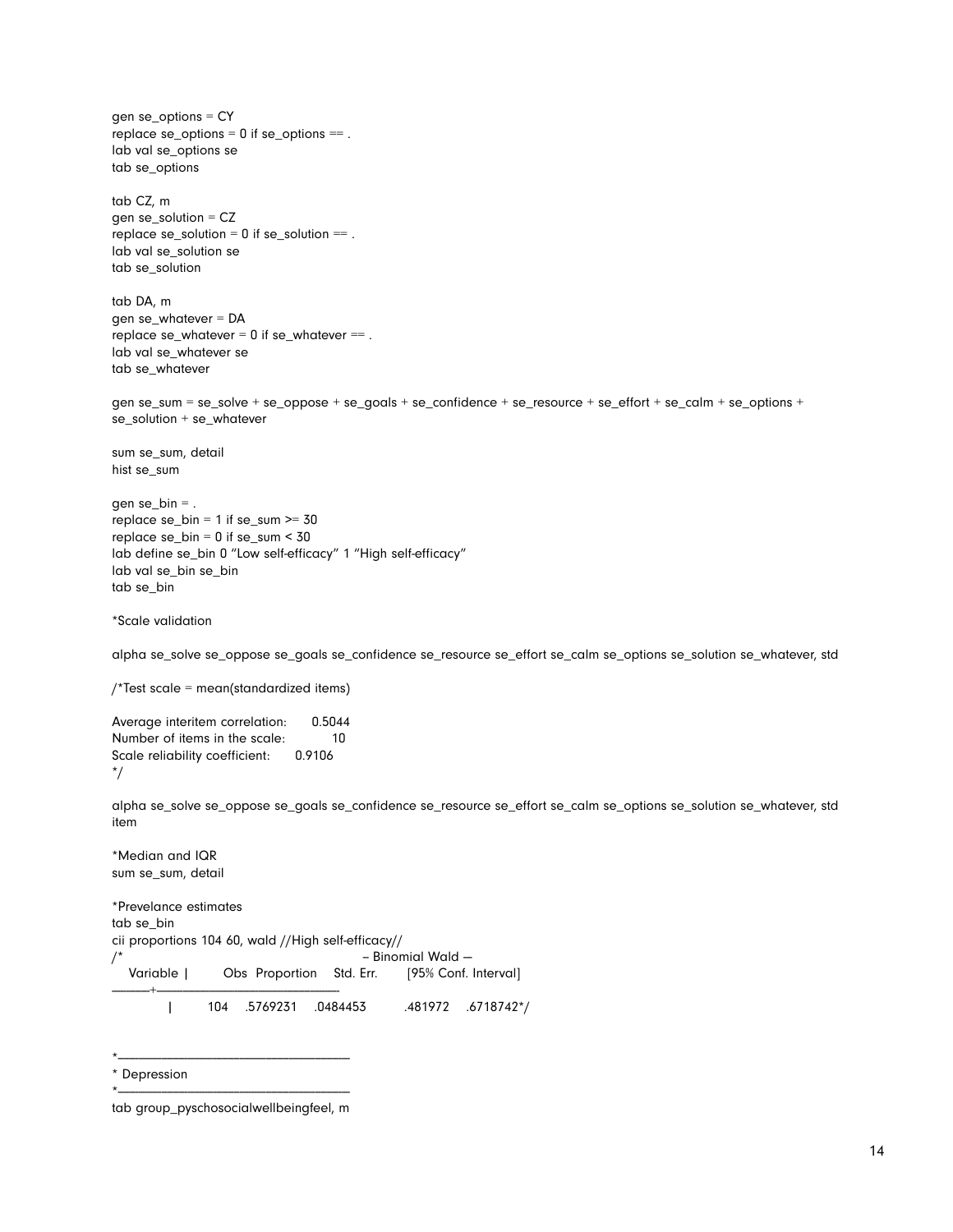gen dep\_interest = . replace dep\_interest = 0 if group\_pyschosocialwellbeingfeel == 1 replace dep\_interest =  $0$  if dep\_interest == . replace dep\_interest = 1 if group\_pyschosocialwellbeingfeel == 2 replace dep\_interest =  $2$  if group\_pyschosocialwellbeingfeel ==  $3$ replace dep\_interest =  $3$  if group\_pyschosocialwellbeingfeel ==  $4$ lab define phq 0 "Not at all" 1 "Several days" 2 "More than half the days" 3 "Nearly every day" lab val dep\_interest phq tab dep\_interest tab DM gen dep\_down = . replace dep\_down =  $0$  if DM =  $1$ replace  $dep\_down = 0$  if dep\_down == . replace  $dep\_down = 1$  if  $DM == 2$ replace dep\_down =  $2$  if DM =  $3$ replace dep\_down =  $3$  if DM ==  $4$ lab val dep\_down phq tab dep\_down tab DN gen dep\_sleep = . replace dep\_sleep =  $0$  if  $DN == 1$ replace dep\_sleep =  $0$  if dep\_sleep == . replace dep\_sleep = 1 if DN == 2 replace dep\_sleep =  $2$  if  $DN == 3$ replace dep\_sleep =  $3$  if DN ==  $4$ lab val dep\_sleep phq tab dep\_sleep tab DO gen dep energy  $=$  . replace dep\_energy =  $0$  if  $DO == 1$ replace dep\_energy = 0 if dep\_energy == . replace dep\_energy =  $1$  if  $DO == 2$ replace dep\_energy = 2 if  $DO == 3$ replace dep\_energy =  $3$  if DO =  $4$ lab val dep\_energy phq tab dep\_energy tab DP gen dep\_app = . replace dep\_app =  $0$  if DP =  $1$ replace  $dep_{app} = 0$  if  $dep_{app} = 0$ . replace  $dep_{app} = 1$  if  $DP = 2$ replace dep\_app =  $2$  if DP =  $3$ replace dep\_app =  $3$  if DP =  $4$ lab val dep\_app phq tab dep\_app tab DQ gen dep  $fail =$ . replace dep\_fail =  $0$  if  $DQ == 1$ replace  $dep_fail = 0$  if  $dep_fail == .$ replace dep\_fail =  $1$  if  $DQ == 2$ replace dep\_fail =  $2$  if  $DQ == 3$ replace dep\_fail =  $3$  if  $DQ = 4$ lab val dep\_fail phq tab dep\_fail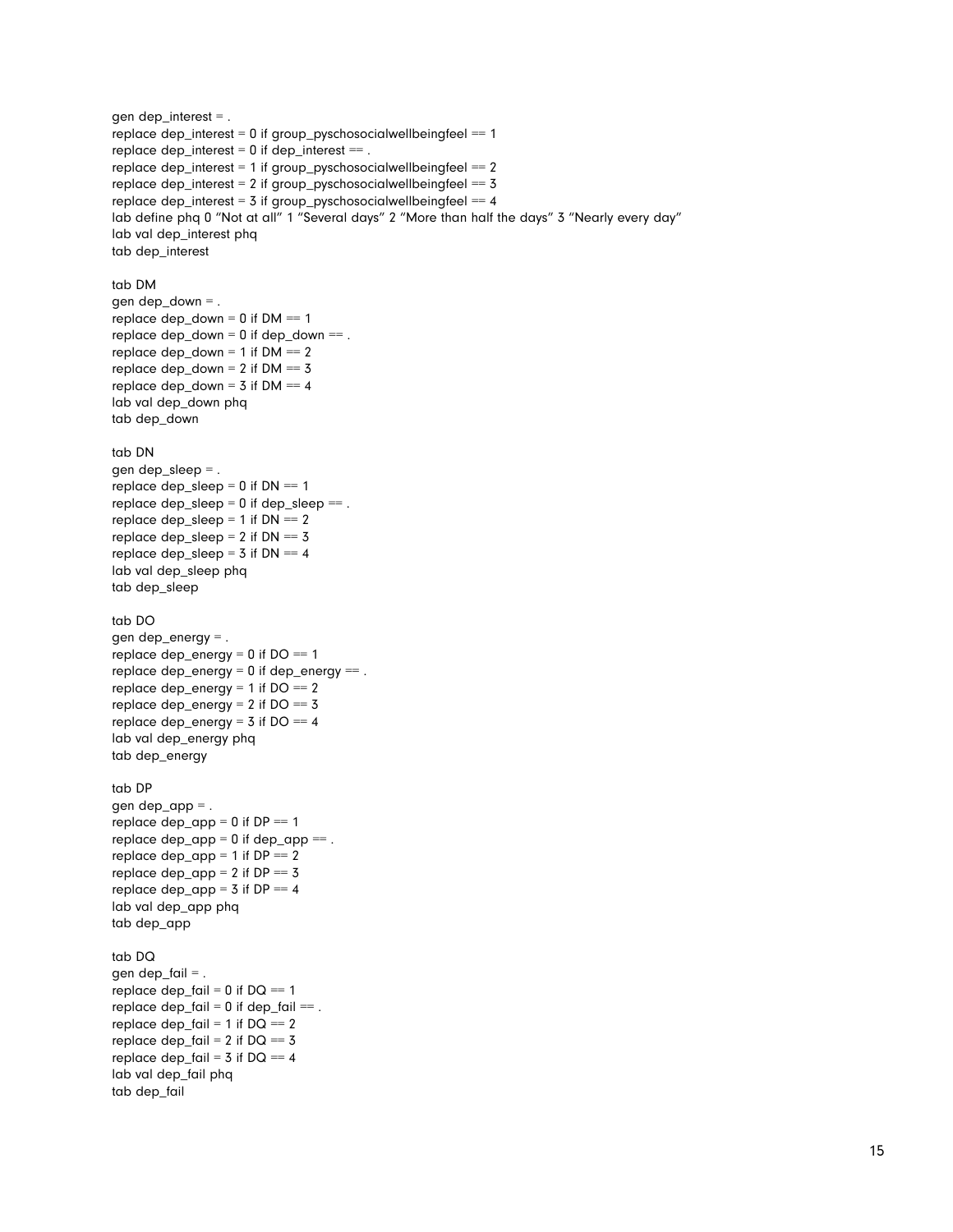tab DR gen dep\_focus = . replace dep\_focus =  $0$  if DR ==  $1$ replace dep\_focus = 0 if dep\_focus == . replace dep\_focus =  $1$  if DR =  $2$ replace dep\_focus =  $2$  if DR =  $3$ replace dep\_focus =  $3$  if DR ==  $4$ lab val dep\_focus phq tab dep\_focus tab DS gen dep\_slow  $=$  . replace  $dep\_slow = 0$  if  $DS == 1$ replace  $dep\_slow = 0$  if  $dep\_slow ==$ . replace dep\_slow =  $1$  if  $DS == 2$ replace dep\_slow =  $2$  if  $DS == 3$ replace dep\_slow =  $3$  if DS =  $4$ lab val dep\_slow phq tab dep\_slow

gen dep\_sum = dep\_slow + dep\_focus + dep\_fail + dep\_app + dep\_energy + dep\_sleep + dep\_down + dep\_interest sum dep\_sum

\*Scale validation

alpha dep\_slow dep\_focus dep\_fail dep\_app dep\_energy dep\_sleep dep\_down dep\_interest, std

/\*Test scale = mean(standardized items)

Average interitem correlation: 0.3322 Number of items in the scale: 8 Scale reliability coefficient: 0.7992\*/

\*Binary outcome gen  $phq_b$ in = . replace  $phq\_bin = 1$  if dep\_sum  $>=10$ replace  $phq_b$  = 0 if dep\_sum <10 tab phq\_bin

| /*phq_bin $\vert$ | Freq.    | Percent        | Cum.            |
|-------------------|----------|----------------|-----------------|
| ÜΙ<br>1 I         | 15<br>89 | 14.42<br>85.58 | 14.42<br>100.00 |
| Total             | 104      | $100.00*/$     |                 |

\*Prevelance estimates

|            | cii proportions 104 89, wald //Moderate to major depression// |                     |                                               |                     |                    |  |
|------------|---------------------------------------------------------------|---------------------|-----------------------------------------------|---------------------|--------------------|--|
|            |                                                               |                     |                                               | /*- Binomial Wald - |                    |  |
| Variable I |                                                               |                     | Obs Proportion Std. Err. [95% Conf. Interval] |                     |                    |  |
|            |                                                               | 104 8557692 0344501 |                                               |                     | .7882483.0232902*/ |  |

\* Unadjusted associations

\*--------------------------------------------------------------------------------

\*--------------------------------------------------------------------------------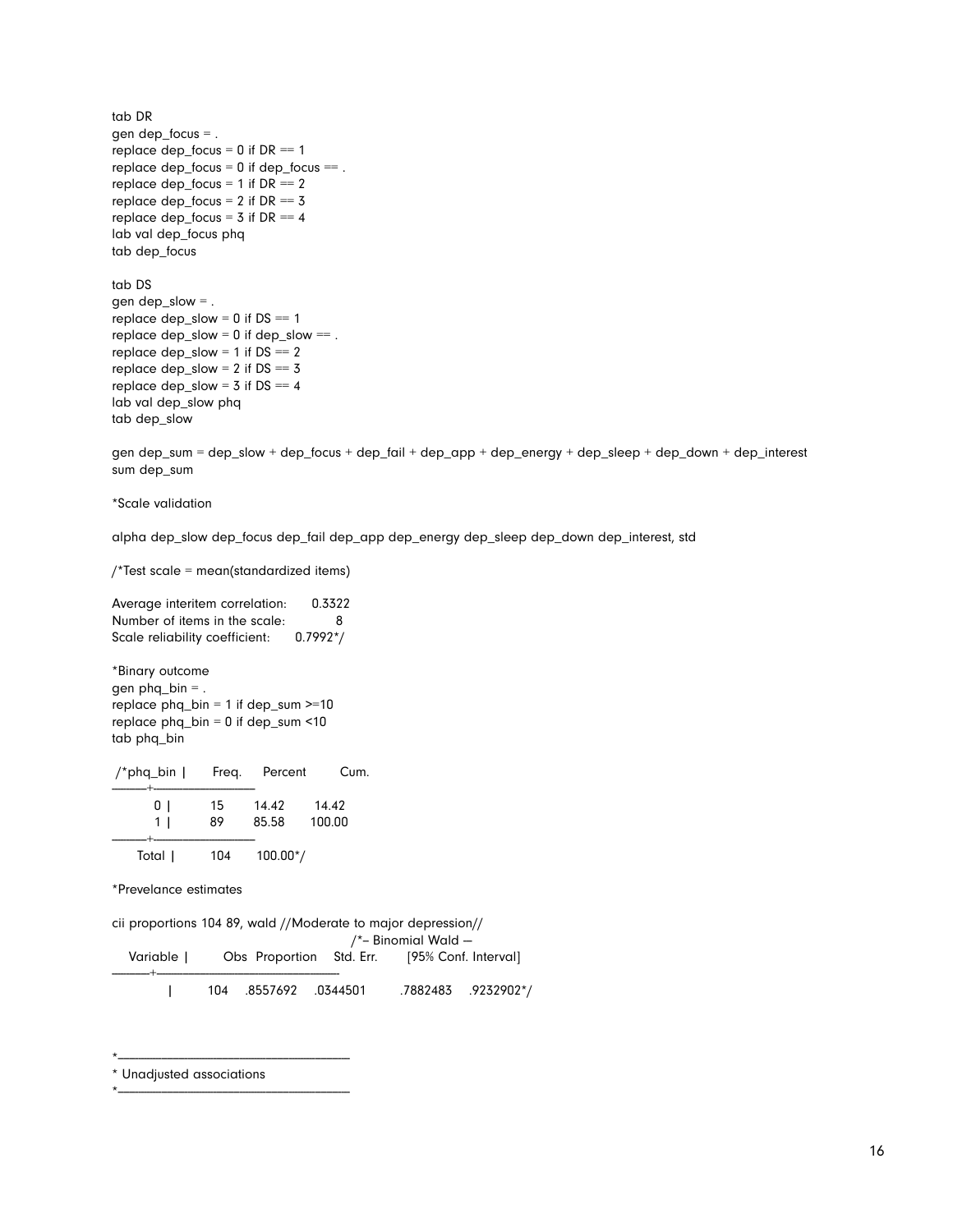\*TABLE 3 logistic phone\_own group\_demographicsage logistic wifi\_bin group\_demographicsage

logistic phone\_own i.marital logistic wifi\_bin i.marital

logistic ss\_bin i.wifi\_bin logistic se\_bin i.wifi\_bin logistic phq\_bin i.wifi\_bin

reg ss\_sum i.phone\_own

| /* Source   SS                                | df | MS —                     | Number of $obs =$ | 97         |
|-----------------------------------------------|----|--------------------------|-------------------|------------|
| $---+$ F(1, 95)                               |    | $= 5.23$                 |                   |            |
| Model   197.807542 1 197.807542 Prob > F      |    |                          |                   | $= 0.0244$ |
| Residual   3589.69761 95 37.7862907 R-squared |    |                          |                   | $= 0.0522$ |
|                                               |    | Adj R-squared = $0.0422$ |                   |            |
| Total   3787.50515 96 39.4531787 Root MSE     |    |                          |                   | $= 6.1471$ |

ss\_sum | Coef. Std. Err. t P>|t| [95% Conf. Interval]

-------------+--------------------------------------------------------------- phone\_own |

|  | Yes   -2.912467 1.272936 -2.29 0.024 -5.439565 -.3853686 |  |  |                                                        |
|--|----------------------------------------------------------|--|--|--------------------------------------------------------|
|  |                                                          |  |  | cons l 27.15385 .9843166 27.59 0.000 25.19973 29.10796 |
|  |                                                          |  |  |                                                        |

reg se\_sum i.phone\_own

------------------------------------------------------------------------------

------------------------------------------------------------------------------

------------------------------------------------------------------------------

|                 | /*Source   SS df MS Number of obs =           |          |  | 97         |
|-----------------|-----------------------------------------------|----------|--|------------|
| $--++$ F(1, 95) |                                               | $= 0.02$ |  |            |
|                 |                                               |          |  | $= 0.8900$ |
|                 | Residual   4011.25022 95 42.2236865 R-squared |          |  | $= 0.0002$ |
|                 |                                               |          |  |            |
|                 | Total   4012.06186 96 41.792311 Root MSE      |          |  | 6.498      |
|                 |                                               |          |  |            |

se\_sum | Coef. Std. Err. t P>|t| [95% Conf. Interval]

-------------+--------------------------------------------------------------- phone\_own | Yes | .1865606 1.345605 0.14 0.890 -2.484803 2.857925 \_cons | 29.64103 1.040509 28.49 0.000 27.57535 31.7067 ------------------------------------------------------------------------------\*/

| logit se_bin i.phone_own      |                   |                       |              |        |
|-------------------------------|-------------------|-----------------------|--------------|--------|
| /*Logistic regression         | Number of $obs =$ |                       |              | 97     |
|                               | LR $chi2(1)$      | $=$                   | 1.29         |        |
|                               | $Prob > chi2 =$   |                       | 0.2554       |        |
| Log likelihood = $-64.715688$ |                   | Pseudo R <sub>2</sub> | $\alpha = 1$ | 0.0099 |

|  |  | se_bin   Coef. Std. Err. z P> z  [95% Conf. Interval] |
|--|--|-------------------------------------------------------|
|  |  |                                                       |

 phone\_own | Yes | -.4855078 .430228 -1.13 0.259 -1.328739 .3577236 \_cons | .6931472 .3396831 2.04 0.041 .0273805 1.358914 ------------------------------------------------------------------------------\*/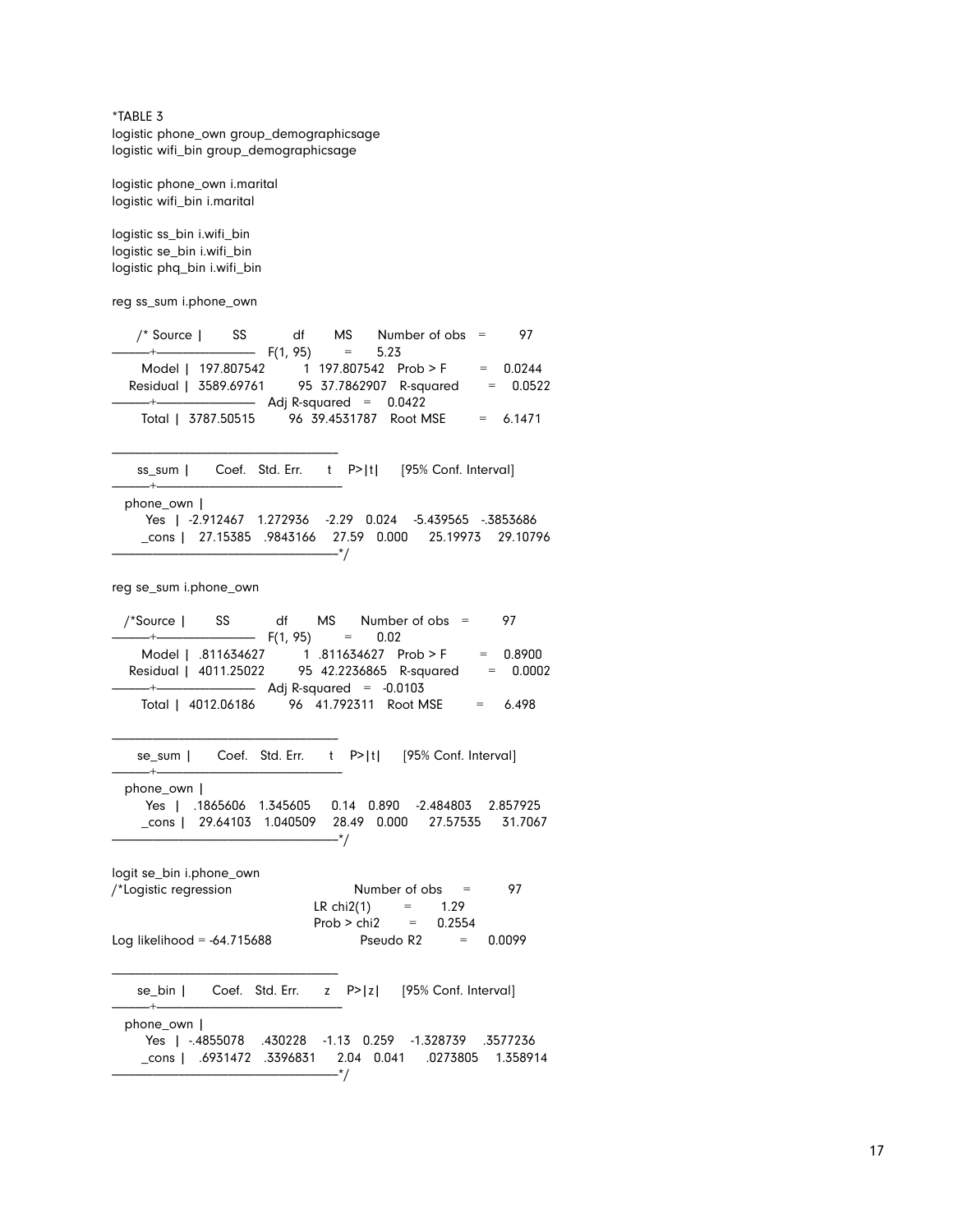reg dep\_sum i.phone\_own

 /\* Source | SS df MS Number of obs = 97  $-+$  F(1, 95) = 2.57 Model | 57.6962455 1 57.6962455 Prob > F = 0.1120 Residual | 2129.62334 95 22.4170878 R-squared = 0.0264 -------------+---------------------------------- Adj R-squared = 0.0161 Total | 2187.31959 96 22.784579 Root MSE = 4.7347 ----------------------------------------------------------------------------- dep\_sum | Coef. Std. Err. t P>|t| [95% Conf. Interval] -------------+--------------------------------------------------------------- phone\_own | Yes | 1.572944 .9804584 1.60 0.112 -.3735117 3.5194 \_cons | 13.46154 .7581538 17.76 0.000 11.95641 14.96666 ------------------------------------------------------------------------------\*/ reg ss\_sum i.wifi\_bin /\*Source | SS df MS Number of obs = 96  $-+-$  F(1, 94) = 0.27 Model | 8.91913245 1 8.91913245 Prob > F = 0.6065 Residual | 3139.32045 94 33.3970261 R-squared = 0.0028 -------------+---------------------------------- Adj R-squared = -0.0078 Total | 3148.23958 95 33.139364 Root MSE = 5.779 ----------------------------------------------------------------------------- ss\_sum | Coef. Std. Err. t P>|t| [95% Conf. Interval] -------------+--------------------------------------------------------------- wifi\_bin | Yes | .6779388 1.311847 0.52 0.607 -1.926764 3.282641 \_cons | 25.14815 1.112172 22.61 0.000 22.9399 27.35639 ------------------------------------------------------------------------------\*/ reg se\_sum i.wifi\_bin /\* Source | SS df MS Number of obs = 96 -------------+---------------------------------- F(1, 94) = 0.03 Model | .773752013 1 .773752013 Prob > F = 0.8724 Residual | 2803.72625 94 29.826875 R-squared = 0.0003 -------------+---------------------------------- Adj R-squared = -0.0104 Total | 2804.5 95 29.5210526 Root MSE = 5.4614 ----------------------------------------------------------------------------- se\_sum | Coef. Std. Err. t P>|t| [95% Conf. Interval] -------------+--------------------------------------------------------------- wifi\_bin | Yes | -.1996779 1.239747 -0.16 0.872 -2.661225 2.261869 \_cons | 30.51852 1.051047 29.04 0.000 28.43164 32.6054\*/ logit se\_bin i.wifi\_bin /\*Logistic regression Number of obs = 96 LR chi2(1)  $=$  0.55  $Prob > chi2 = 0.4594$ Log likelihood = -63.725072 Pseudo R2 = 0.0043 ----------------------------------------------------------------------------- se\_bin | Coef. Std. Err. z P>|z| [95% Conf. Interval] -------------+----------------------------------------------------------------